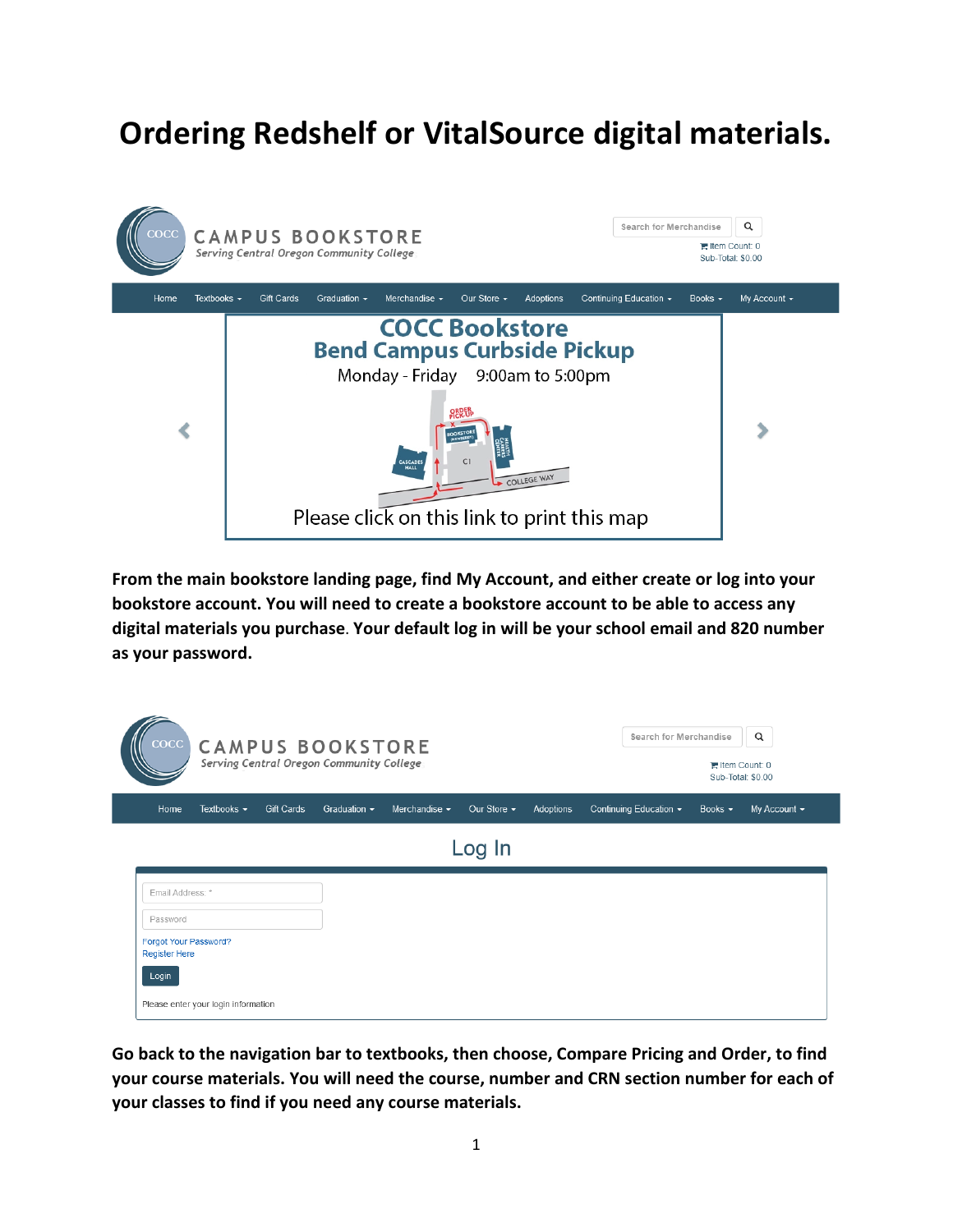Course Materials / Select Term Department and Courses / Select Course Materials

## **Course Materials**

and the company of the company

|  | Book OR eBook Required                                                                                                                                                                                                 | <b>Print</b>                                   |  |  |
|--|------------------------------------------------------------------------------------------------------------------------------------------------------------------------------------------------------------------------|------------------------------------------------|--|--|
|  | <b>HEARING MERMAID'S SONG</b>                                                                                                                                                                                          | \$40,00 New                                    |  |  |
|  | Author: HAI F                                                                                                                                                                                                          | \$30.75 Used                                   |  |  |
|  | Fdifion: 09<br>ISBN: 9780826347336                                                                                                                                                                                     | <b>Digital</b>                                 |  |  |
|  | <b>Book Notes:</b>                                                                                                                                                                                                     | \$35.25 Vital Source (Lifetime) Digital Rights |  |  |
|  | New copies of this textbook are unavailable at this time.<br>Used copies of this textbook are unavailable at this time. TBD indicates a course<br>pack or custom package and is unavailable in used copies.<br>Summary | Compare prices<br>View Compare prices          |  |  |
|  | <b>O</b> Digital Return Policy                                                                                                                                                                                         | Add to Cart                                    |  |  |

**Choose your digital materials, add to cart, and then proceed to checkout. Once completed you will see the confirmation screen.** 

## Thank You For Your Order!

#### Your Order Number Is 16522

The e-books "HEARING THE MERMAID'S SONG" will be available for immediate download. Please follow the instructions in the email you will receive..

|                                                                                                                                                                |               |                                                                                               | <b>Print Confirmation</b>                        |           | Return to Home |
|----------------------------------------------------------------------------------------------------------------------------------------------------------------|---------------|-----------------------------------------------------------------------------------------------|--------------------------------------------------|-----------|----------------|
| <b>Payment Information</b>                                                                                                                                     |               |                                                                                               |                                                  |           |                |
| Number Of Items:<br><b>Course Material Total:</b>                                                                                                              | \$35.25       | Shipping:<br>Handling:<br><b>Total Before Tax:</b><br><b>Estimated Taxes:</b><br>Grand Total: | \$0.00<br>\$0.00<br>\$35.25<br>\$0.00<br>\$35.25 |           |                |
| * = Items Not included In the current promotion.                                                                                                               |               |                                                                                               |                                                  |           |                |
| <b>Shipping Details</b>                                                                                                                                        |               |                                                                                               |                                                  |           |                |
| Ship To: BOB CAT 2600 NW College Way, Bend OR 97703-0<br>Method: Digital Content Only<br>Shipping Charge: \$0.00<br>Shipping Totals: \$0.00                    |               |                                                                                               |                                                  |           |                |
| <b>Course Materials</b>                                                                                                                                        |               |                                                                                               |                                                  |           |                |
| Fall 21 ANTH 254   SECTION: 41108   LOCATION:   INSTRUCTOR: Harper   UPDATE ACTION:   COURSE ID: 41108<br>Central Oregon Community College Bookstore<br>Author | <b>ISBN</b>   | Preference                                                                                    | QTY                                              | Sub-Total |                |
| "HEARING THE MERMAID'S SONG" ebook<br>"LINDSAY HALE"                                                                                                           | 9780826347343 | New Only                                                                                      | 1                                                | \$35.25   |                |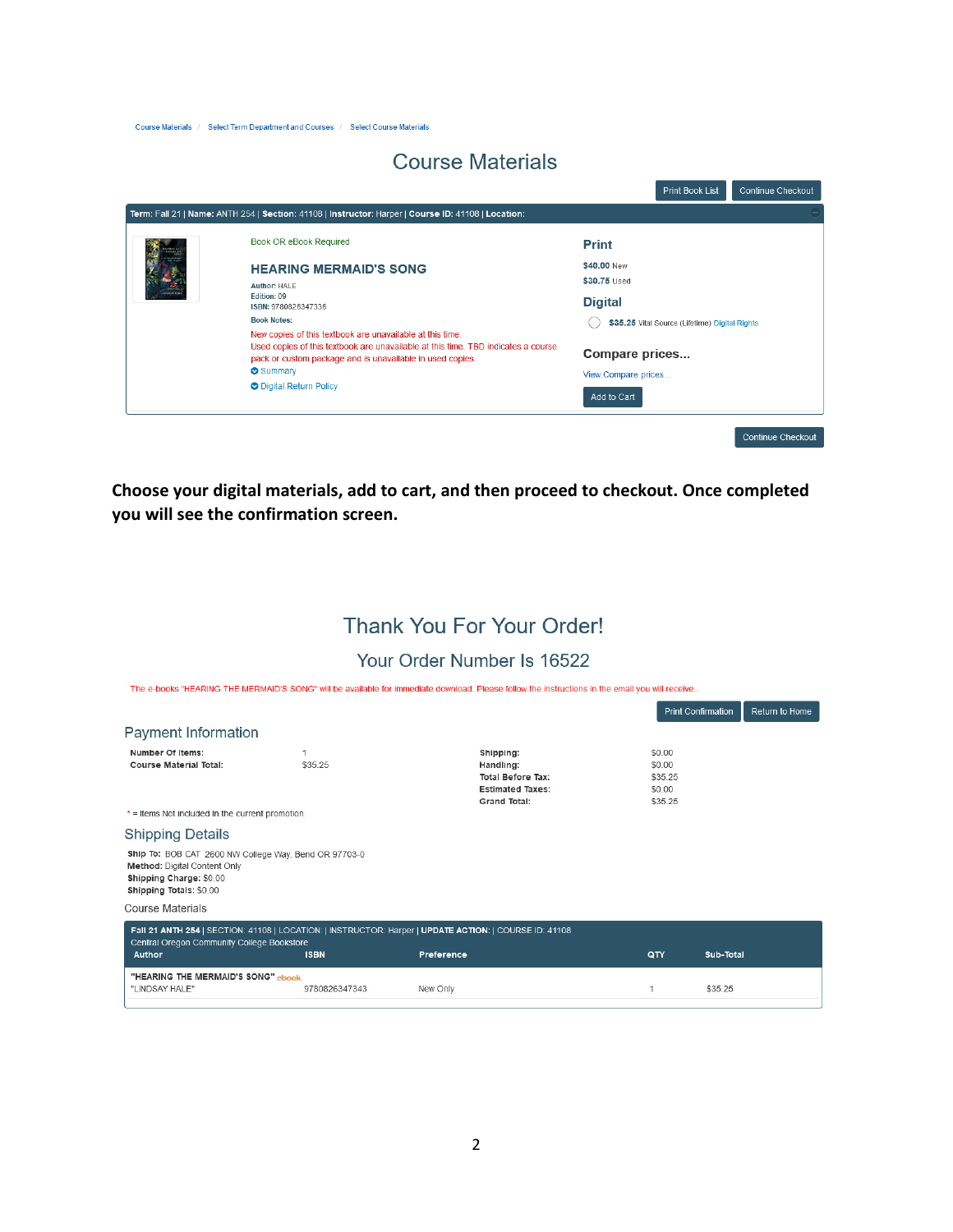**You will also receive a confirmation email**. **Follow the link or navigate back to the bookstore homepage, My Account.**

| $\csc$<br><b>CAMPUS BOOKSTORE</b><br>Serving Central Oregon Community College |                  |            |                   |                    |                  | $\alpha$<br>Search for Merchandise<br>tem Count: 0<br>Sub-Total: \$0.00 |                              |              |              |
|-------------------------------------------------------------------------------|------------------|------------|-------------------|--------------------|------------------|-------------------------------------------------------------------------|------------------------------|--------------|--------------|
| Home                                                                          | Textbooks $\sim$ | Gift Cards | Graduation $\sim$ | Merchandise $\sim$ | Our Store $\sim$ | Adoptions                                                               | Continuing Education $\star$ | Books $\sim$ | My Account - |
| Log In                                                                        |                  |            |                   |                    |                  |                                                                         |                              |              |              |
| Email Address: *                                                              |                  |            |                   |                    |                  |                                                                         |                              |              |              |
| Password                                                                      |                  |            |                   |                    |                  |                                                                         |                              |              |              |
| Forgot Your Password?<br><b>Register Here</b>                                 |                  |            |                   |                    |                  |                                                                         |                              |              |              |
| Login                                                                         |                  |            |                   |                    |                  |                                                                         |                              |              |              |
|                                                                               |                  |            |                   |                    |                  |                                                                         |                              |              |              |

**Under your account you will see, Activate and Access eBooks.**

| <b>Welcome, BOB CAT</b>                                                                                                                                                                                       |  |  |  |  |  |  |
|---------------------------------------------------------------------------------------------------------------------------------------------------------------------------------------------------------------|--|--|--|--|--|--|
| • Update Your Profile<br>• Maintain Shipping Address Book<br>• Track Orders<br>• Activate And Access eBooks<br>• Gift Card Balance Inquiry<br>• Reload Gift Card<br>. View My Buyback Alert List<br>• Log Out |  |  |  |  |  |  |

**Clicking on the, Activate and Access eBooks link will bring you to the screen below. The confirmation email you received will have the digital provider listed.**

### **Activate eBooks**

Help

|           |               |              | When you made your eBook purchase, you received a card or email with the eBook information. Please select the Provider for the digital item purchased. |
|-----------|---------------|--------------|--------------------------------------------------------------------------------------------------------------------------------------------------------|
| Provider: | Please Choose | $\checkmark$ |                                                                                                                                                        |
|           |               |              |                                                                                                                                                        |